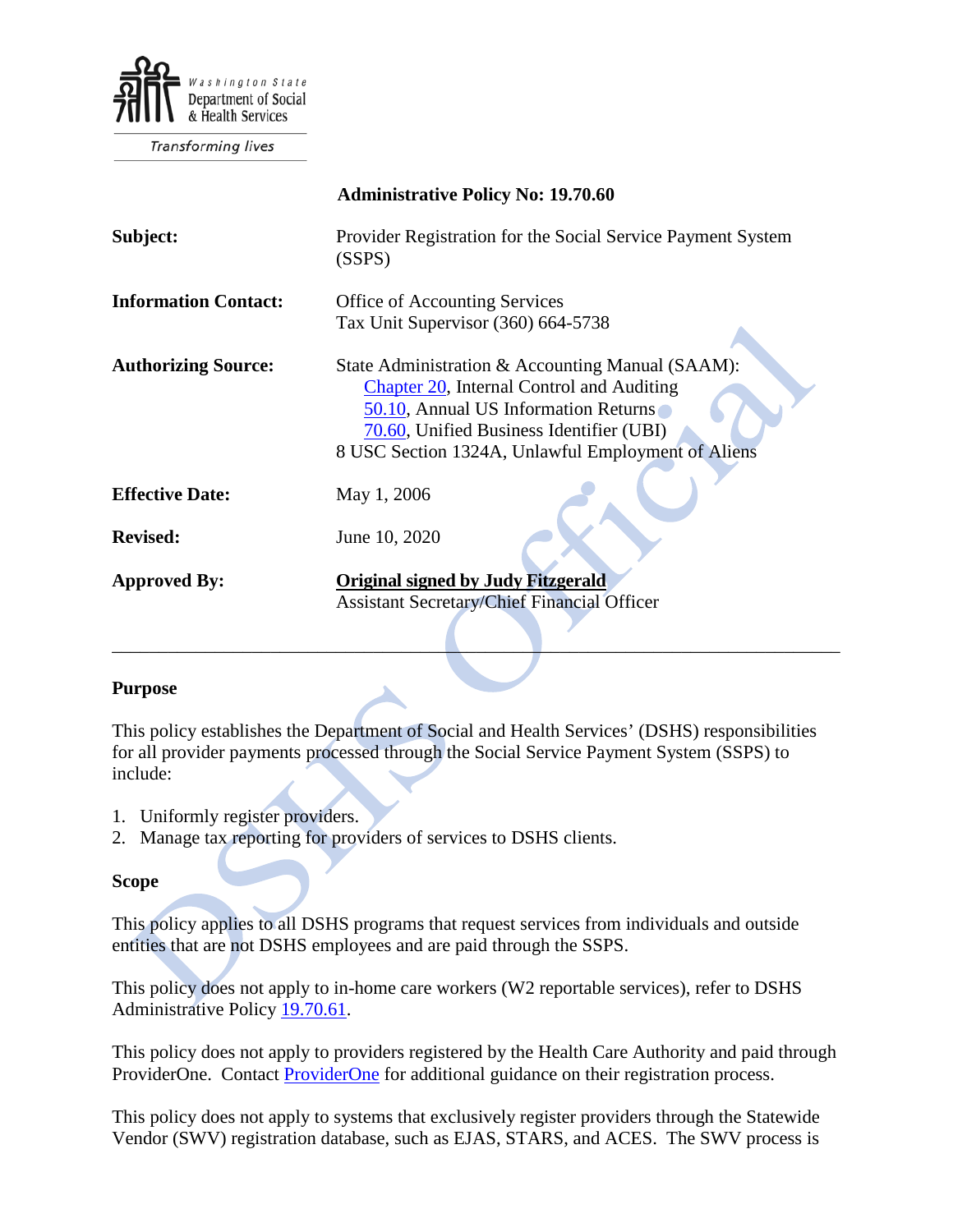Administrative Policy No. 19.70.60 June 10, 2020 Page 2

managed by the Office of Financial Management (OFM). For more information on SWV payments, contact the OFM Vendor Registration Help Desk at [PayeeHelpdesk.](mailto:PayeeHelpDesk@des.wa.gov)

#### **Additional Guidance**

IRS

Publication [1281,](http://www.irs.gov/pub/irs-pdf/p1281.pdf) *Backup Withholding for Missing and Incorrect Name/TIN(s)* [W9](http://www.irs.gov/pub/irs-pdf/iw9.pdf) instructions IRS form [W9](http://www.irs.gov/pub/irs-pdf/fw9.pdf?portlet=103) [1099 MISC](http://www.irs.gov/pub/irs-pdf/i1099msc.pdf) instructions e-services - [online tools for tax professionals](http://www.irs.gov/taxpros/article/0,,id=109646,00.html)

DSHS Administrative Policy [19.70.61,](http://one.dshs.wa.lcl/Policies/Administrative/DSHS-AP-19-70-61.pdf) In-home care workers registration for W2 reporting

Forms [Provider File Action Request form 06-097](https://sspsmenu.ssps.dshs.wa.lcl/ProviderFileUnit.aspx)

# **Definitions**

**Administration** is the affected DSHS administration, including the division, office, program, or staff designated by the assistant secretary or chief officer as being responsible for compliance with this policy.

**Backup withholding** is the process where funds are withheld from a 1099 provider payment when an inaccurate Taxpayer Identification Number (TIN) is discovered or the provider has furnished an Individual Taxpayer Identification Number (ITIN) and is not claiming treaty status. The rate of withholding is set annually by the IRS. If backup withholding is not withheld from the 1099 provider payments, DSHS is responsible for the amount of the backup withholding which is a penalty to DSHS and not a tax.

**Chief officer** for the purpose of this policy is the chief financial officer, chief risk officer, or chief information officer at DSHS.

**Department of Children, Youth and Families (DCYF)** is the state agency that maintains the Social Service Payment System (SSPS).

**DSHS** is the Department of Social and Health Services**.**

**Individual taxpayer identification number (ITIN)** is a tax processing number issued by the Internal Revenue Service to foreign payees. It is a nine-digit number that always begins with the number 9 and has a range of 70-88 in the fourth and fifth digit. Effective April 12, 2011, the range was extended to include 90-92 and 94-99 in the fourth and fifth digit, example 9XX-90- XXXX. An ITIN does not authorize work in the U.S. or provide eligibility for Social Security benefits or the Earned Income Tax Credit.

**IRS** is the federal Internal Revenue Service.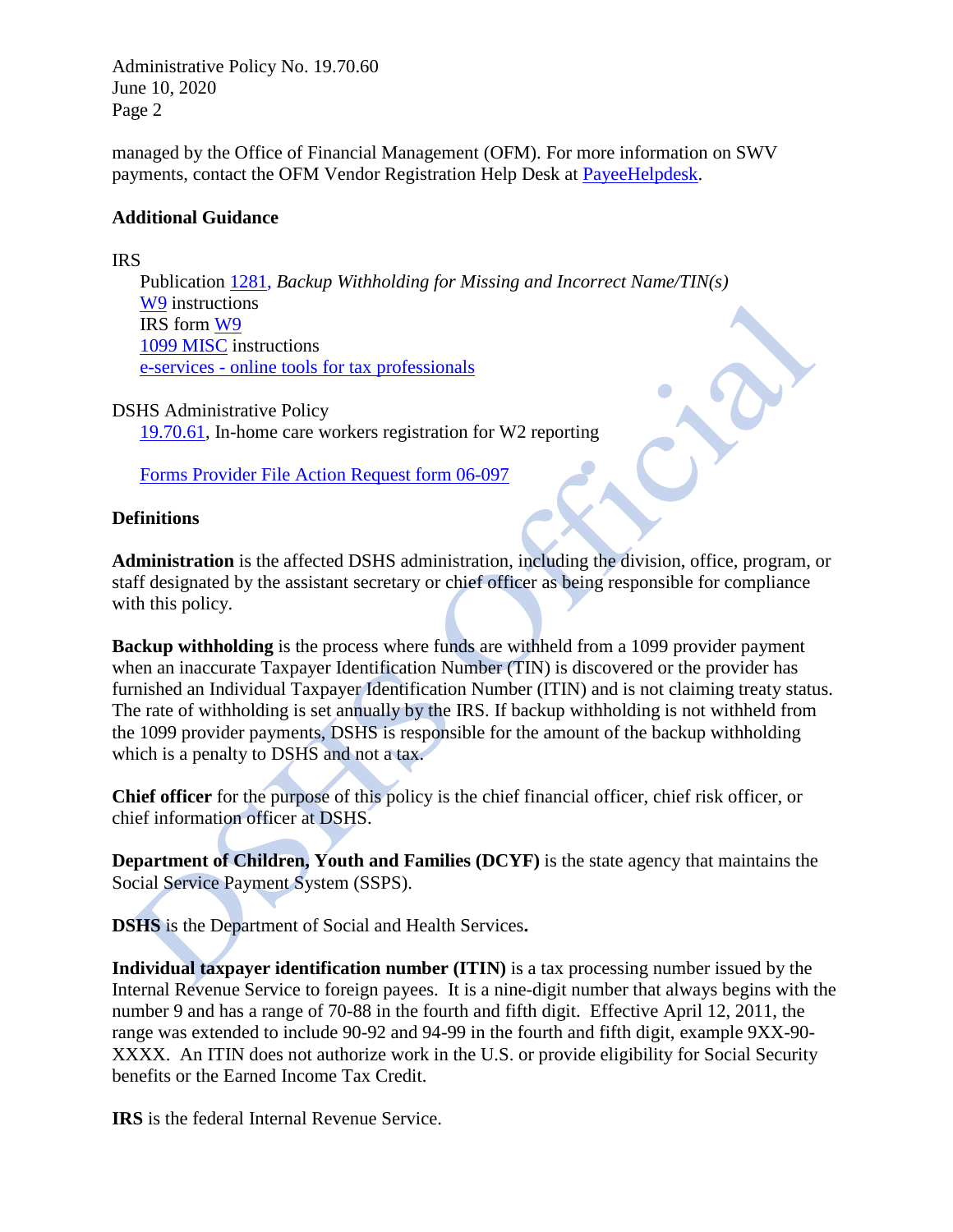Administrative Policy No. 19.70.60 June 10, 2020 Page 3

**Provider** is any individual, medical professional, paraprofessional, or business that delivers individual medical care services or personal care services to a DSHS client, and is paid by DSHS. A provider's tax reportable payments are reported on an IRS form 1099, 1042, or W2 depending on the type of services provided.

**The Social Service Payment System (SSPS)** means the payment system DSHS uses to pay for a variety of services that facilitate employment, increase independence, and protect children, the fragile elderly, and disabled children and adults SSPS is maintained by the Department of Children, Youth and Families (DCYF).

**Taxpayer identification number (TIN)** means the number required by the Internal Revenue Service (IRS) to identify an individual or entity for tax reporting purposes. A TIN may be a social security number (SSN), individual taxpayer identification number (ITIN), adoption taxpayer identification number (ATIN), or employer identification number (EIN).

**Unified Business Identifier (UBI)** means the nine-digit number used to identify persons engaging in business activities.

**W9** is the IRS *Request for Taxpayer Identification Number and Certification* submitted by a provider. It is used to capture the required provider TIN data for 1099s. DSHS uses a modified W9 that includes a field for the UBI# and phone number for entities licensed with other state agencies.

**1042** is the *Annual Withholding Tax Return for U.S. Source Income of Foreign Persons* filed by the department to report to the IRS, amounts paid to a foreign payee.

**1099** the IRS form issued to contractors, providers, and vendors for tax reportable payments made in a calendar year. 1099s are issued no later than January 31<sup>st</sup> for the prior calendar year payments.

# **Policy**

- **A. DSHS must ensure providers whose payments are processed through SSPS are registered prior to performing services.**
- **B. DSHS must not hire or recruit any alien not authorized to work in the United States pursuant to 8 USC Section 1324A. There are criminal and civil penalties associated with this conduct** [\(See the Criminal Resource Manual 1908 \(Unlawful Employment of](https://www.justice.gov/archives/jm/criminal-resource-manual-1908-unlawful-employment-aliens-criminal-penalties)  Aliens - [Criminal Penalties\)](https://www.justice.gov/archives/jm/criminal-resource-manual-1908-unlawful-employment-aliens-criminal-penalties)**.**
- **C. The office of accounting services (OAS) must manage DSHS compliance with federal and state tax reporting requirements.**
	- 1. OAS responsibility includes:
		- a. Establishing policies and procedures for tax reporting.
		- b. Serving as the DSHS point of contact for provider tax reporting.
		- c. Acting as the department liaison with the Internal Revenue Service (IRS).